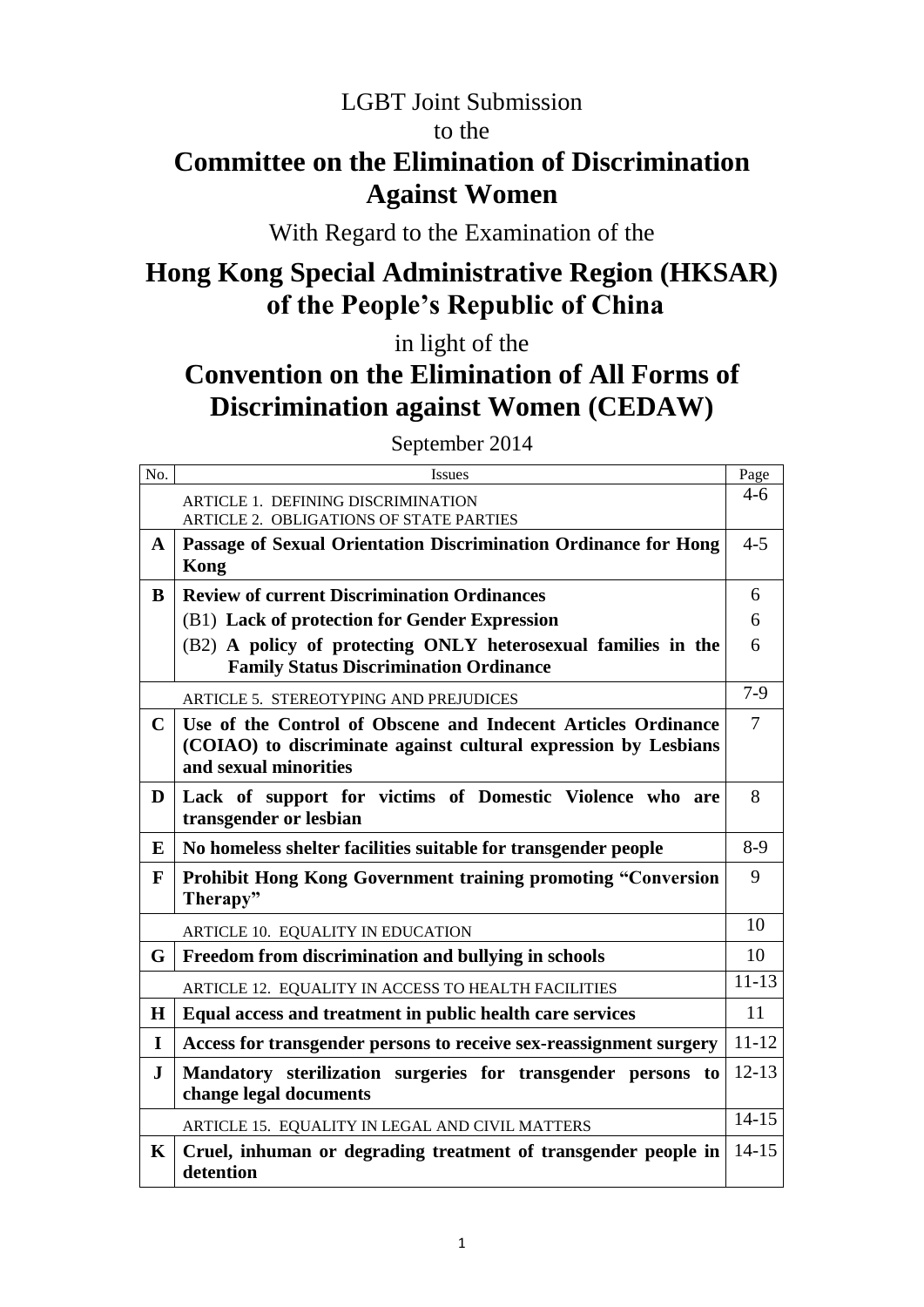### Background Information and Contact Details for the Organisations

### **Women Coalition of HKSAR (WCHK)**

Women Coalition of HKSAR (WCHK) - a proactive organisation dedicated to broadening the frontiers for sexual movements and defending the human rights of sexual minorities. WCHK was established on  $1<sup>st</sup>$  July 2003 and is a registered organisation in Hong Kong. We do our work using a wide range of social movement tactics depending on the issue or message we want to deliver. We do research, hold press conferences, provide feature stories, direct actions, publications and public education talks and presentations.

WCHK is a female sexual minority group which focuses its efforts on the welfare of local sexual minorities, including Lesbian, Bisexual, Queer and transgender people. We defend the human rights of sexual minorities facing discrimination in civil, political, economic, social and cultural contexts due to their sexual orientation and/or gender identity. We are a member of International Lesbian and Gay Association - ILGA (International), Civil Human Rights Front (Hong Kong), and the Chinese Lala Alliance Advisory Board (Greater China).

Contact Details: Women Coalition of HKSAR (WCHK) Website: www.wchk.org Email: email@wchk.org Tel: +852 8103 0701 Contact person: Wylie Yeo Address: Flat 5, 3/F, Bowring Commercial Centre 150-164 Woosung Street Jordan, Kowloon, Hong Kong

### **Rainbow Action**

Rainbow Action was founded on  $10^{th}$  December, 2000 (Human Rights Day) and is a registered organisation in Hong Kong. Rainbow Action is one of the most active local groups fighting for human rights for sexual minorities in Hong Kong. We specialise in non-violent direct actions and public speeches to draw attention to human rights violations and discrimination cases in Hong Kong. Our actions often receive worldwide news media coverage. Issues we are concerned with include freedom of expression, unjust Government ordinances and practices, discriminatory policies, police harassment, and quality of life issues amongst grass roots sexual minority communities.

We are a member of Pride Parade Hong Kong, International Day Against Homophobia and Transphobia, and Civil Human Rights Front (Hong Kong).

Contact Details: Rainbow Action Website: www.rainbowactionhk.org Email: rainbowactionhk@gmail.com Tel: +852-9791-4641 Contact person: Noel Chen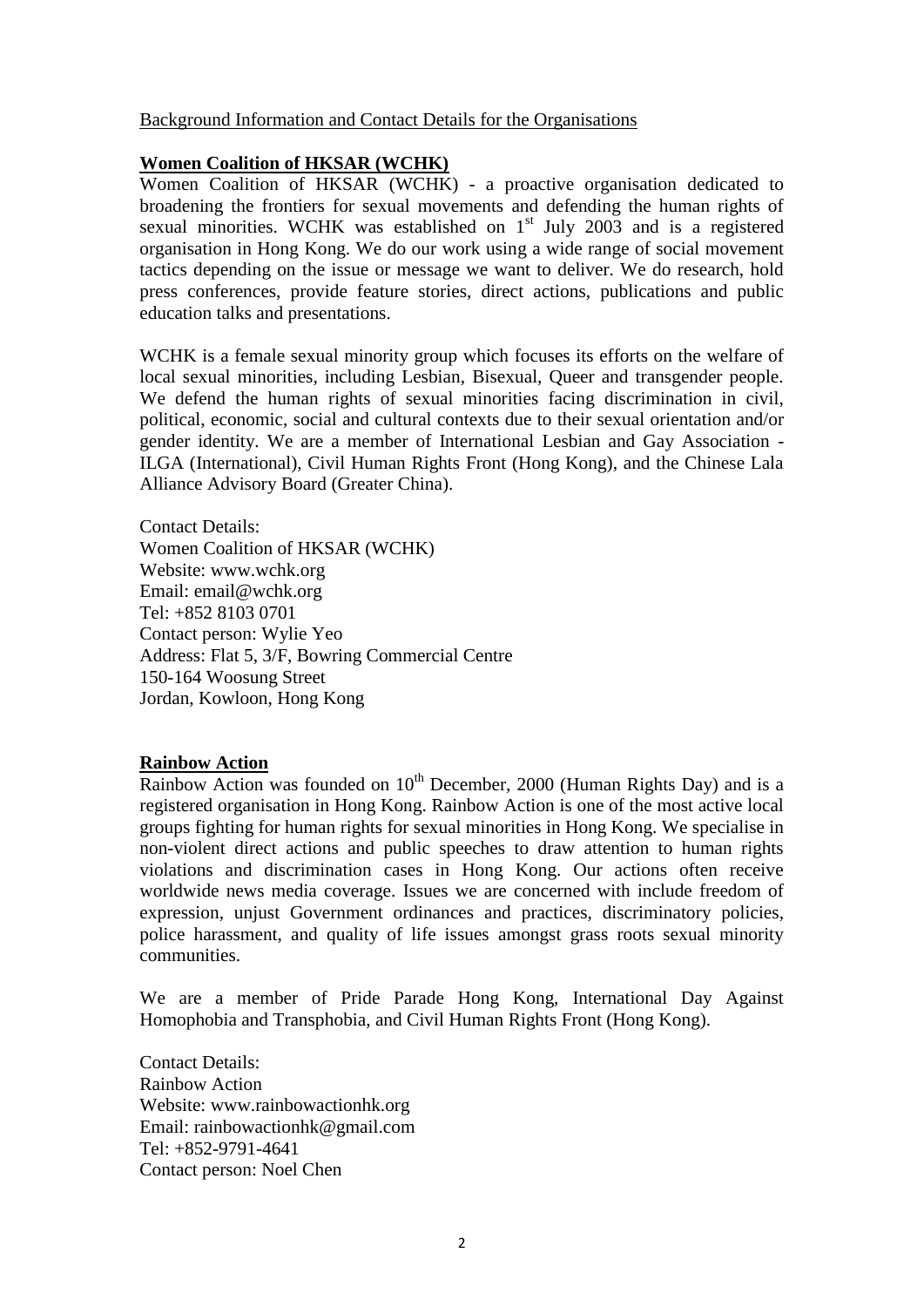### **Association for Transgender Rights**

Association for Transgender Rights is an active self-help organization dedicated to the human rights and welfare of transgender people in Hong Kong. We also provide education services to the public on transgender issues and promote gender-inclusive initiatives such as constructing more unisex toilets.

In the past 3 years, we provided shelter to 8 transgender women facing homelessness and rejection by existing social services. We also sheltered one refugee, a transgender woman from Colombia, who arrived in Hong Kong on  $16<sup>th</sup>$  September, 2013.

Advocating for the transgender community, we regularly address the Legislative Council of HKSAR, we also conduct meetings with various government departments including the Hospital Authority, Social Welfare Department, Constitutional and Mainland Affairs Bureau (CMAB) and Equal Opportunities Commission. Helping individual transgender people, we file complaints for discrimination cases.

Contact Details: Association for Transgender Rights Website: www.transgender.hk Email: angel@rainbowhk.org Tel: +852 6223 2021 Contact person: Poon Ngai Tin Address: Room D, 7/F, National Court, 242 Nathan Road, Jordon, Kowloon, Hong Kong

### **Introduction**

1

This submission has been prepared by our organisations to highlight the discriminatory laws and practices of the Hong Kong Special Administrative Region (HKSAR) Government that infringe upon the rights and freedoms of individuals based on their sexual orientation and gender identity. We compiled this submission after consultations with stakeholders, including individuals and representatives from relevant associations.

The Concluding Observations of the UN Human Rights Committee in 2006 appplauds "the initiatives undertaken to promote non-discrimination on the grounds of sexual orientation" by the Hong Kong Government. However, since the last examination by the Committee, discrimination against people based on their sexual orientation and gender identity (SOGI) has seriously increased.<sup>1</sup>

The list of issues raised in this submission reflects the discrimination faced by Lesbian, Bisexual and Transgender (LBT) women in HKSAR today.

Please note this is an open document which is welcome to be shared with the public, and can be posted on the CEDAW website for public information purposes.

<sup>&</sup>lt;sup>1</sup> Please see Paragraph 3 for more details about the increase of SOGI discrimination in Hong Kong.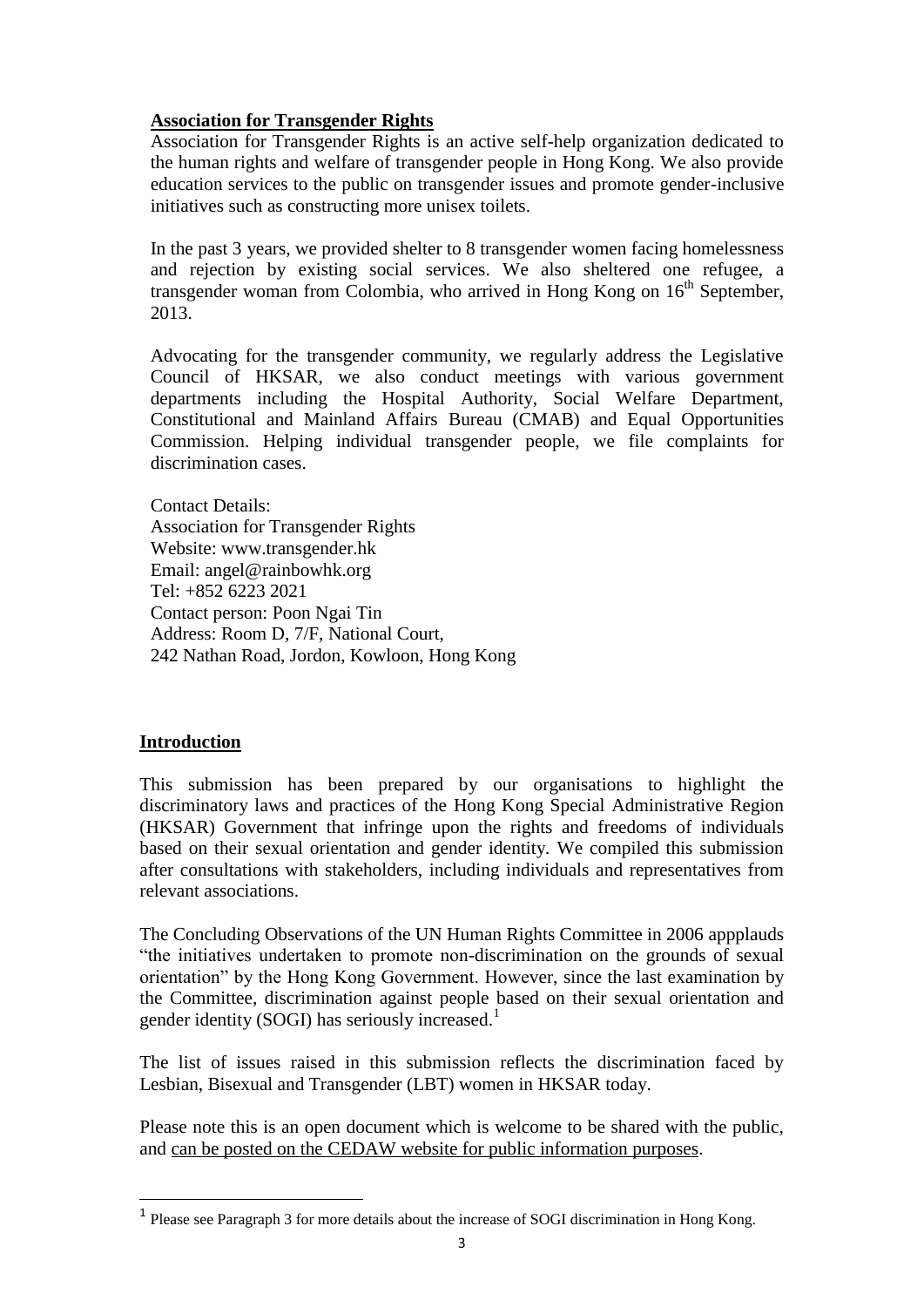### ARTICLE 1. DEFINING DISCRIMINATION ARTICLE 2. OBLIGATIONS OF STATE PARTIES

### **(A) Passage of Sexual Orientation Discrimination Ordinance for Hong Kong**

- 1. **We ask the Committee to pay particular attention to this issue in preparation for HKSAR's examination under the CEDAW. We would encourage the Committee to question the Government about the timeline for introducing legislation against sexual orientation discrimination.**
- 2. **In Hong Kong private companies, employers, and landlords can openly and lawfully discriminate on the basis of sexual orientation in practices such as hiring, renting premises or the provision of services.**
- 3. The high rate and seriousness of sexual orientation discrimination (SOD) is a clear sign that the Government's current methods for addressing SOD—selfregulation and education—have failed at prohibiting all discrimination against women, especially in the private sector. A study conducted by Women Coalition of HKSAR in 2010 found that 53% of LGBT participants had experienced discrimination. This was an increase from a previous study conducted in 2005 in which the percentage was  $39\%$ .<sup>2</sup> Research by the University of Hong Kong Public Opinion Programme found that 79% of the Hong Kong working population think that LGBT individuals face discrimination or negative treatment<sup>3</sup>
- 4. LGBT Organizations continue to receive complaints of SOGI discrimination. In 2013, a government-registered private school demanded that their teachers and staff sign and endorse a document called "Standards of Biblical Ethics and Integrity" which stated that "homosexuality, transvestitism, alternate gender identity" are "improper behavioral choices of individuals while working" at the school. It made clear that failure to comply would "carry consequences that may involve disciplinary action, employment termination".<sup>4</sup> In the handling of this matter, the Education Bureau simply "reminded" the school to "follow the good practices set out in the Code of Practice against Discrimination in Employment on the Ground of Sexual Orientation".<sup>5</sup>

<sup>2</sup> Research result at: http://wchk.org/2012/tc/content.php?key=sodsurvey/survey-result.php

<sup>&</sup>lt;sup>3</sup> Community Business commissioned The University of Hong Kong Public Opinion Programme to conduct a research study named *Hong Kong LGBT Climate Study 2011-12*. Page 15. http://www.communitybusiness.org/images/cb/publications/2012/HK\_LGBT\_Climate\_Study\_2011\_12\_EN.pdf

<sup>4</sup> For original texts, please see the attachments: http://www.SchoolDiscr.rainbowactionhk.org

<sup>&</sup>lt;sup>5</sup> Document by the Education Bureau HKSAR to Legislative Council Panel on Education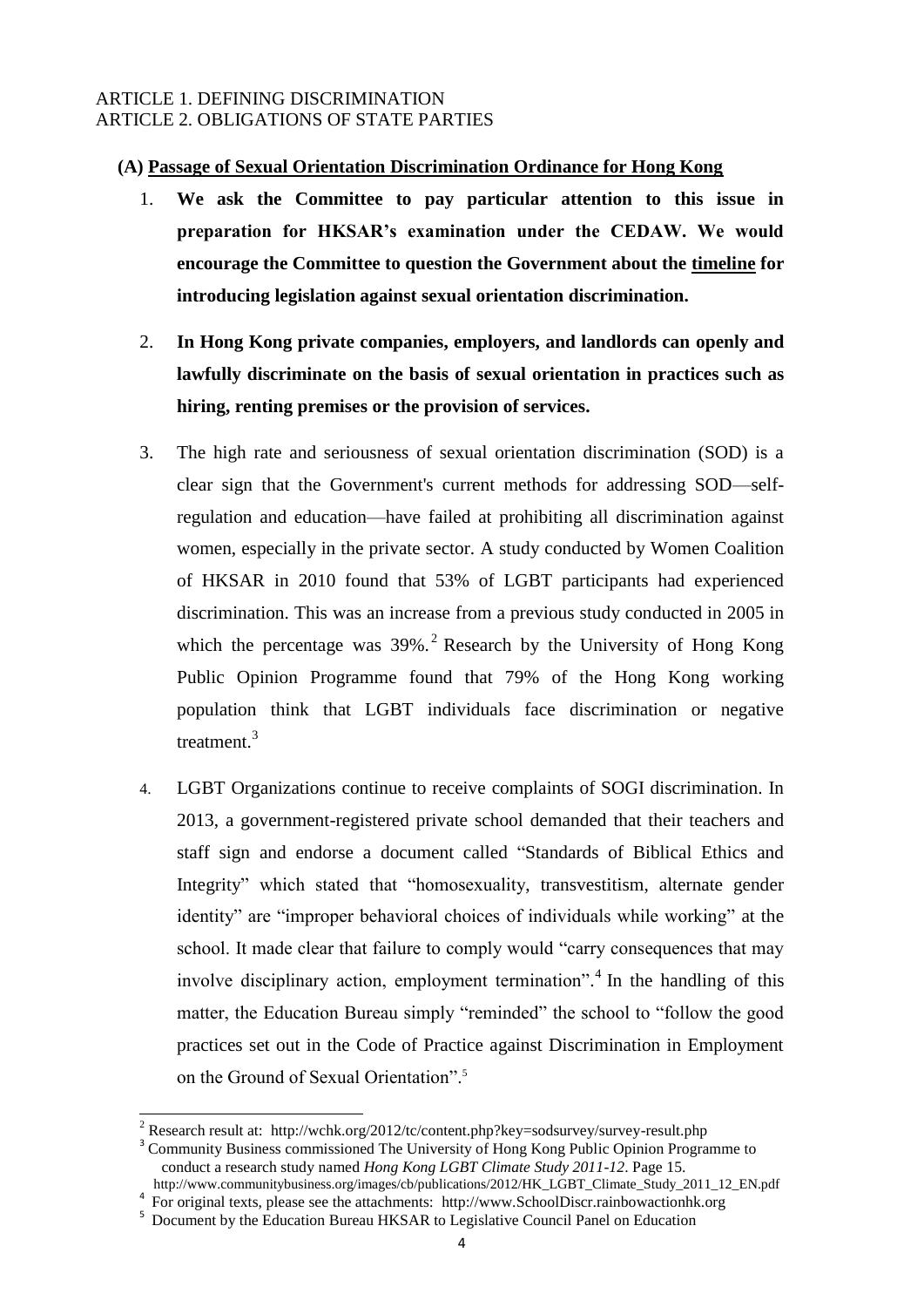- 5. HKSAR"s failure to prohibit sexual orientation discrimination in the private sector breaches its obligations under articles 1&2 of the Covenant.
- 6. The demand for Sexual Orientation Discrimination (SOD) legislation has escalated in the past few years. A crowd of over  $5,200$  people marched on  $9<sup>th</sup>$ November, 2013 to support anti-discrimination legislation for LGBT people. Research from both the Equal Opportunities Commission<sup>6</sup> and the University of Hong Kong<sup>7</sup> shows that the majority (60%) of Hong Kong people are now supportive of SOD legislation.
- 7. On  $7<sup>th</sup>$  November, 2012, legislator the Hon Cyd HO Sau-lan offered a motion during debate in the Legislative Council (Legco) to urge "the Government to expeditiously launch public consultation on enacting legislation to safeguard equal opportunities for the basic rights of people with different sexual orientations." Although the motion was defeated under the current voting mechanism in the Legco (31 legislators voted for the motion while 25 voted against it) the number of votes to support anti-discrimination was the highest ever.
- 8. In a 2012 interview Rev. Chan Moon Hung, a Catholic priest who is also a spokesperson for the Catholic Church in Hong Kong, indicated that the Catholic Church would not oppose SOD legislation in Hong Kong.<sup>8</sup>
- 9. **We urge the Committee to propose a concrete recommendation to the HKSAR Government to extend its prohibition of Sexual Orientation discrimination into the private sector immediately.**

http://www.legco.gov.hk/yr13-14/english/panels/ed/papers/edcb4-386-2-e.pdf

<sup>6</sup> Report on Equal Opportunities Awareness Survey. Available at:

http://www.eoc.org.hk/eoc/upload/ResearchReport/2013191436554640807.pdf

<sup>&</sup>lt;sup>7</sup> Legislative Councillor the Hon Cyd HO Sau-lan commissioned The University of Hong Kong Public Opinion Programme to conduct a research study in Nov, 2012. According to the research, 63.8% of people think that Hong Kong should have legislation to protect people of different sexual orientation.

<sup>&</sup>lt;sup>8</sup> Apple Daily 27<sup>th</sup> November, 2012: http://hk.apple.nextmedia.com/news/art/20121127/18081615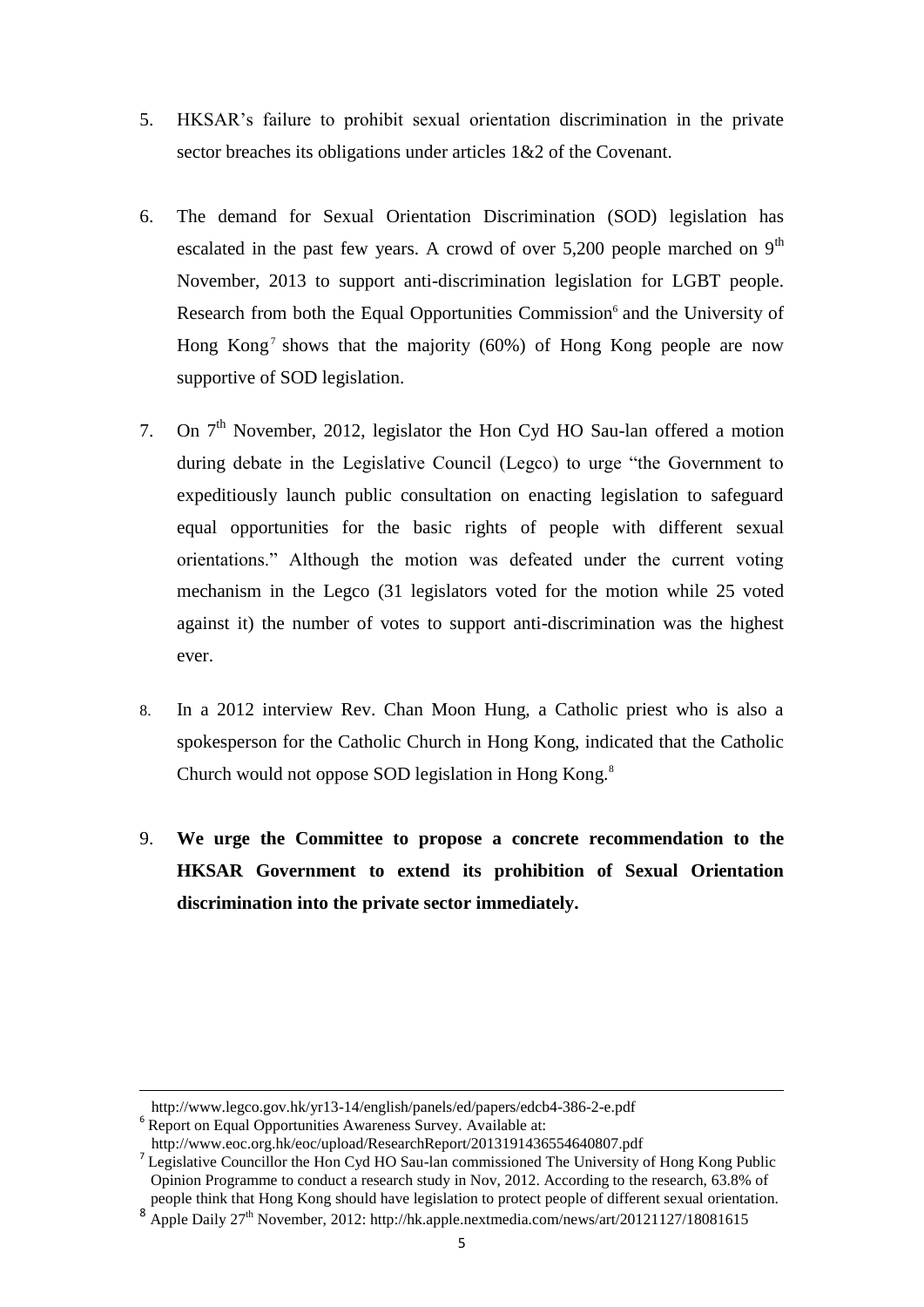### **(B) Review of current Discrimination Ordinances**

### **(B1) Lack of protection for Gender Expression**

- 10. There is no protection for Gender Expression in the Discrimination Ordinances in Hong Kong. The Equal Opportunities Commission (EOC) is currently reviewing all of the anti-discrimination ordinances in Hong Kong and making recommendations to expand and strengthen the protections. We are disappointed that their recommendations do not include protection for Gender Expression
- 11. Women who have non-traditional gender expression continue to face serious discrimination in Hong Kong, especially in situations around hiring, job security, benefits, promotion, property rental and the provision of services.

### **(B2) A policy of protecting ONLY heterosexual families in the Family Status Discrimination Ordinance**

- 12. The current Family Status Discrimination Ordinance discriminates against Same-Sex Families. Women who are responsible for the care of a same-sex partner or that partner"s relatives are not protected by the Discrimination Ordinance, unlike their heterosexual counterparts.
- 13. **With the advantageous timing of the EOC's review of the current Discrimination Ordinances, we urge the Committee to issue concrete recommendations to the HKSAR Government to extend its protections for gender expression and same-sex families.**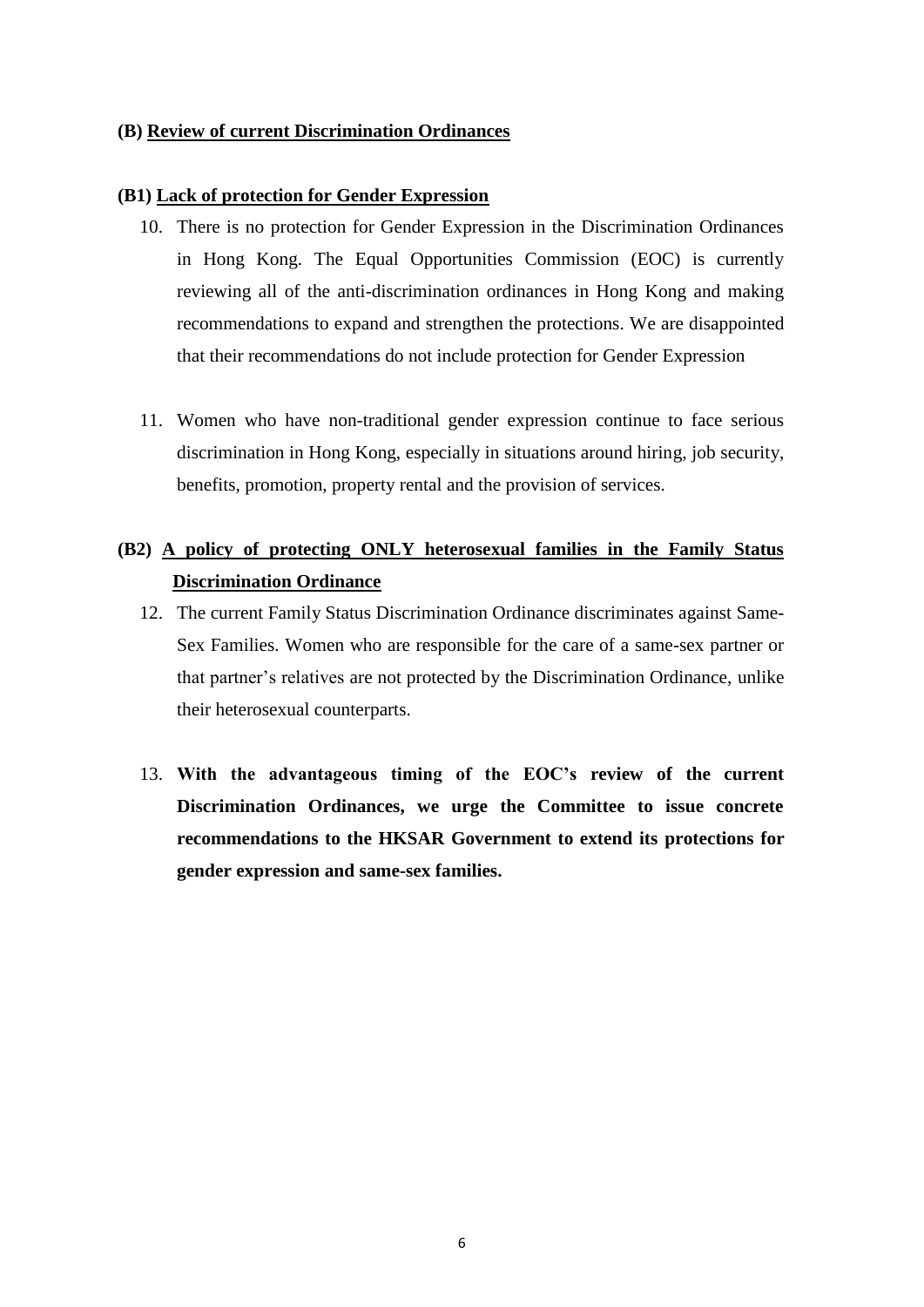### ARTICLE 5. STEREOTYPING AND PREJUDICES

**(C) Use of the Control of Obscene and Indecent Articles Ordinance (COIAO) to discriminate against cultural expression by Lesbians and sexual minorities**

(Article 5 and A/HRC/19/41, paragraph 62)

- 14. It is NOT true that Hong Kong has freedom of expression. For example, many magazines, movies and books from western countries for or about sexual minorities are considered obscene and are illegal to sell in Hong Kong. Other examples of materials that have been found to be obscene or indecent include the poster for "Better than Chocolate" (a lesbian movie), and an article about women"s sexuality in the Student Press, Chinese University of Hong Kong.
- 15. The Hong Kong Government has recently finished its second round of public consultations for the review of the COIAO. In the review document, the Government is recommending a significant increase in penalties while refusing to provide any definition of "obscene" and "indecent": these are left up to the personal "Standards of morality" of the Obscene Articles Tribunal **adjudicators**. <sup>9</sup> We are greatly concerned that this will impose further limitations on the freedom of expression especially regarding information about sexual minorities and cultural expressions from Lesbians and sexual minorities.<sup>10</sup>
- 16. **We urge the Committee to ask the Hong Kong Government what measure they are taking to ensure the Control of Obscene and Indecent Articles Ordinance (COIAO) is not used to discriminate against the cultural expression of Lesbians and sexual minorities.**

**<sup>.</sup>** 9 Website of *Review Control of Obscene and Indecent Articles Ordinance* http://www.coiao.gov.hk/en/faq.htm

<sup>&</sup>lt;sup>10</sup> Restriction of freedom of expression of sexual minorities was one of the areas of concern in the Report of the UNHCHR on LGBT discrimination, A/HRC/19/41, Paragraph 62.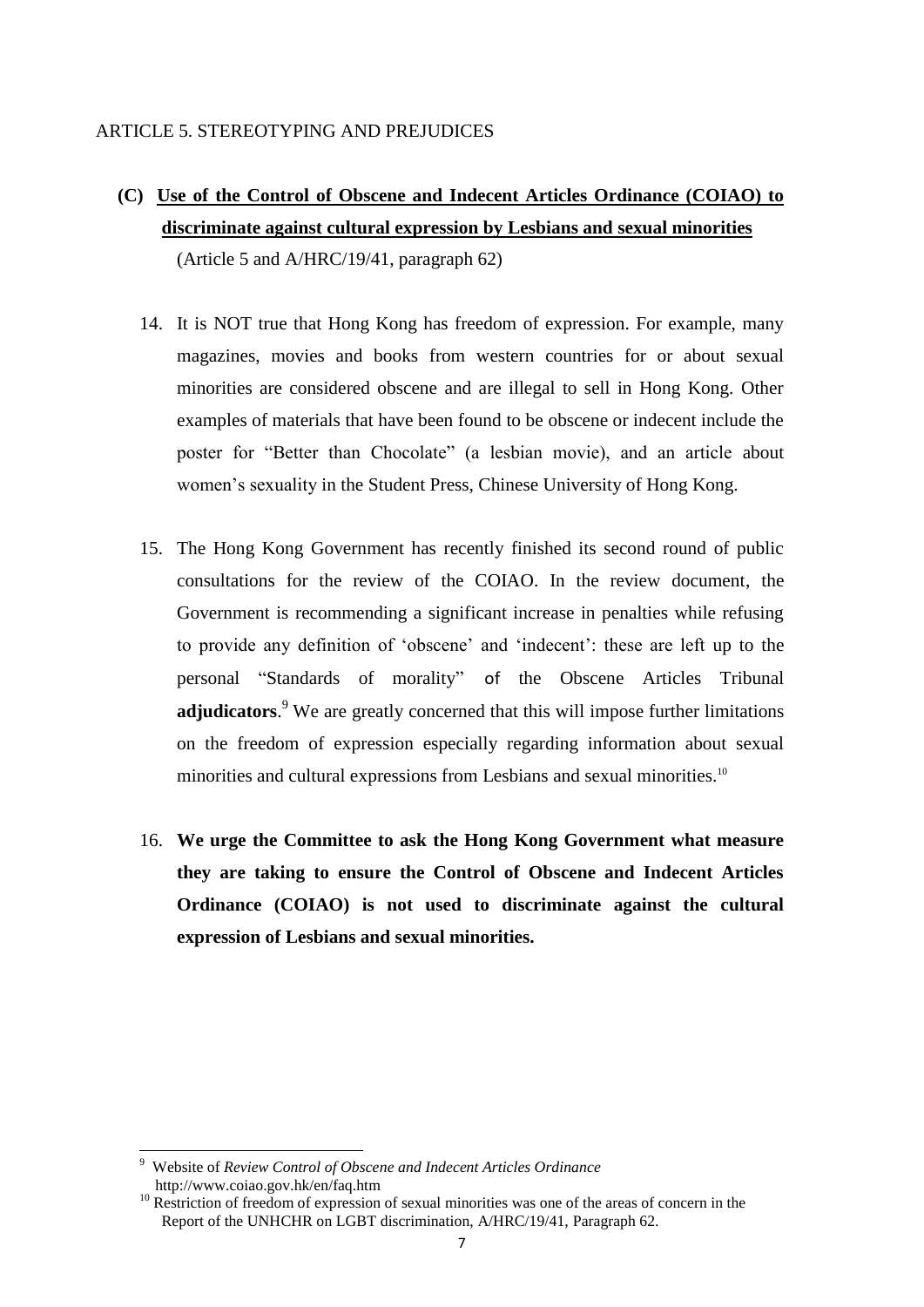### **(D) Lack of support for victims of Domestic Violence who are transgender or lesbian**

- 17. The Domestic Violence Ordinance in Hong Kong was amended and went into force on  $1<sup>st</sup>$  January, 2010. It extended protection coverage to same-sex cohabitating relationships and family relatives. Despite this extension we continue to hear from lesbians and transgender people seeking help for being abused by their partners, parents or other family members. For over 4 years, the Hong Kong Government has NOT created a new policy and has NOT extended social support resources accordingly.
- 18. There are no shelters suitable in Hong Kong for transgender victims of domestic violence. Many transgender women who have taken shelter at TWGHs CEASE Crisis Centre have complained about mistreatment such as being put into the "male section". The Centre also has no procedure or measures for handling discrimination against transgender people from other service users at the shelter. Only 1 of 5 Domestic Violence shelters in Hong Kong has a clear, inclusive policy regarding sexual orientation and gender identity, but its occupation rate is over 100% for most of the time.
- 19. There are no structural measures implemented to address or reduce discrimination issues from within the government's social service agencies themselves.
- 20. **We urge the government to amend existing policies, allocate more resources and provide training to its social service agencies for the purpose of protecting lesbians and transgender victims of domestic violence and take steps to ensure all refuge centres are friendly to sexual minorities.**

### **(E) No homeless shelter facilities suitable for transgender people**

21. In Hong Kong, there is no homeless shelter suitable for transgender people. When a male-to-female transgender woman, for example, becomes homeless due to discrimination or any reason other than domestic violence, she will be rejected by women"s shelters if her identity card doesn"t indicate she is female. She would be required to use a men"s shelter where she would have to share a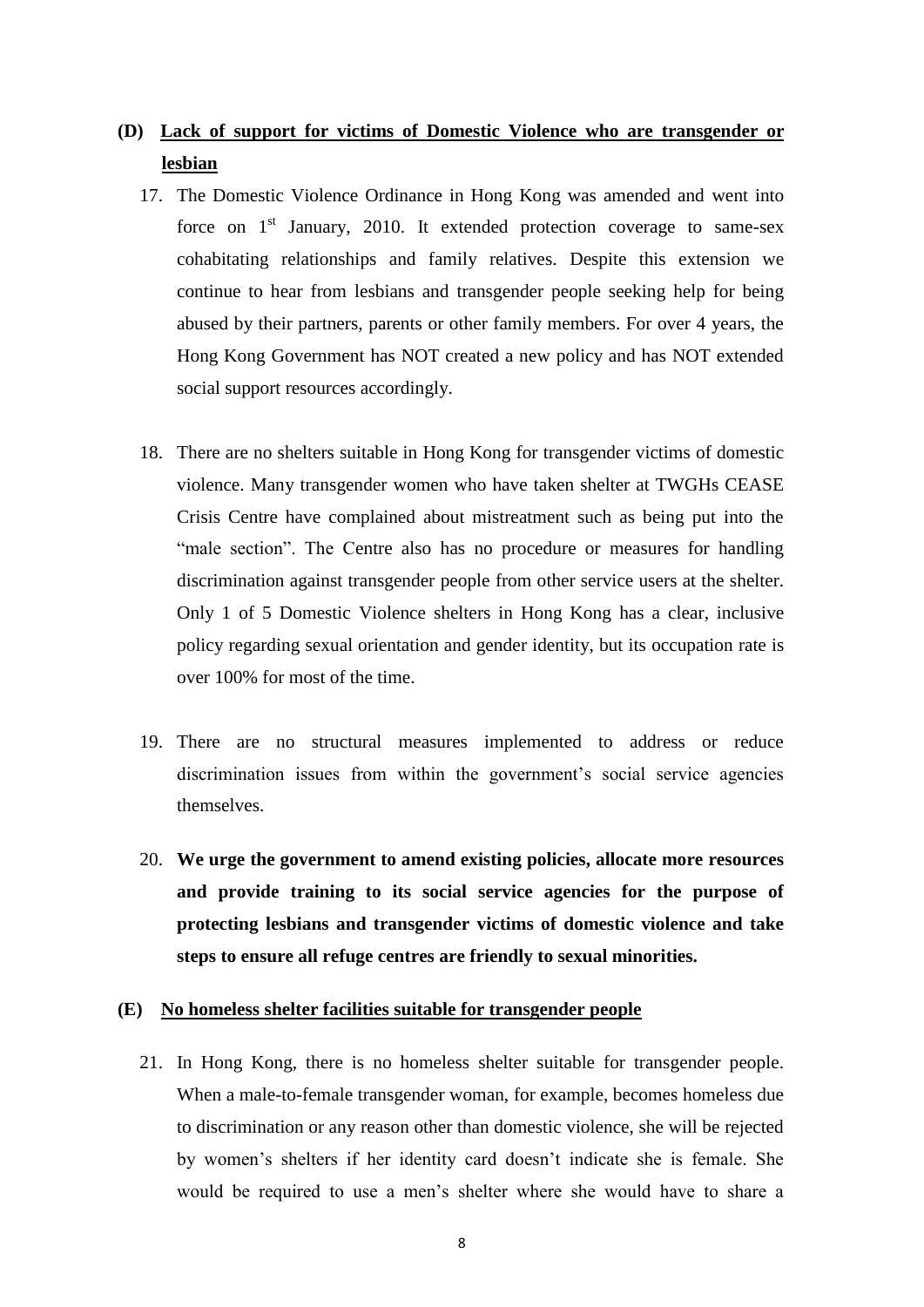bedroom and bathroom with men. TWGHs CEASE Crisis Centre provides private rooms but refuses to accept homeless persons who are not experiencing domestic violence. Many transgender women have been placed in the "male section" of this shelter and have complained about mistreatment. Rather than using a men"s shelter, many transgender women become homeless. The same circumstances apply to female-to-male transgender men as well.

22. **We urge the Committee to ask the Hong Kong Government what steps they are taking to provide homeless shelters that are suitable for transgender people who are not experiencing domestic violence.**

#### **(F) Prohibit Hong Kong Government training promoting "Conversion Therapy"**

- 23. Quote from "Report of the Special Rapporteur on the right of everyone to the enjoyment of the highest attainable standard of physical and mental health, Anand Grover":
	- *24. Attempts to "cure" those who engage in same-sex conduct are not only inappropriate, but have the potential to cause significant psychological distress and increase stigmatization of these vulnerable groups.<sup>11</sup>*
- 25. The Social Welfare Department (SWD) of the HKSAR organised a workshop named "Talk on Giving Guidance to Same Sex Attracted Youth" for social workers from the department and associated NGOs on curing homosexuality on  $17<sup>th</sup>$  June, 2011. Dr. Hong Kwai-wah, a registered psychiatrist notorious for his private practice of "conversion therapy" (i.e., attempting to change sexual orientation from homosexual to heterosexual), was invited by the Department to provide training to the social workers in this workshop.<sup>12</sup> To this day, the SWD refuses to apologise to the community and refuses to promise that similar training will not be conducted by the department in the future.
- 26. **We urge the Committee to ask the Social Welfare Department why it refuses to adopt a policy which recognises that conversion therapy is harmful and inappropriate.**

 $11$  A/HRC/14/20, Paragraph 23.

<sup>&</sup>lt;sup>12</sup> For more information about the conversion therapy workshop organized by The Social Welfare Department (SWD) of the HKSAR: http://wigayleaks.rainbowactionhk.org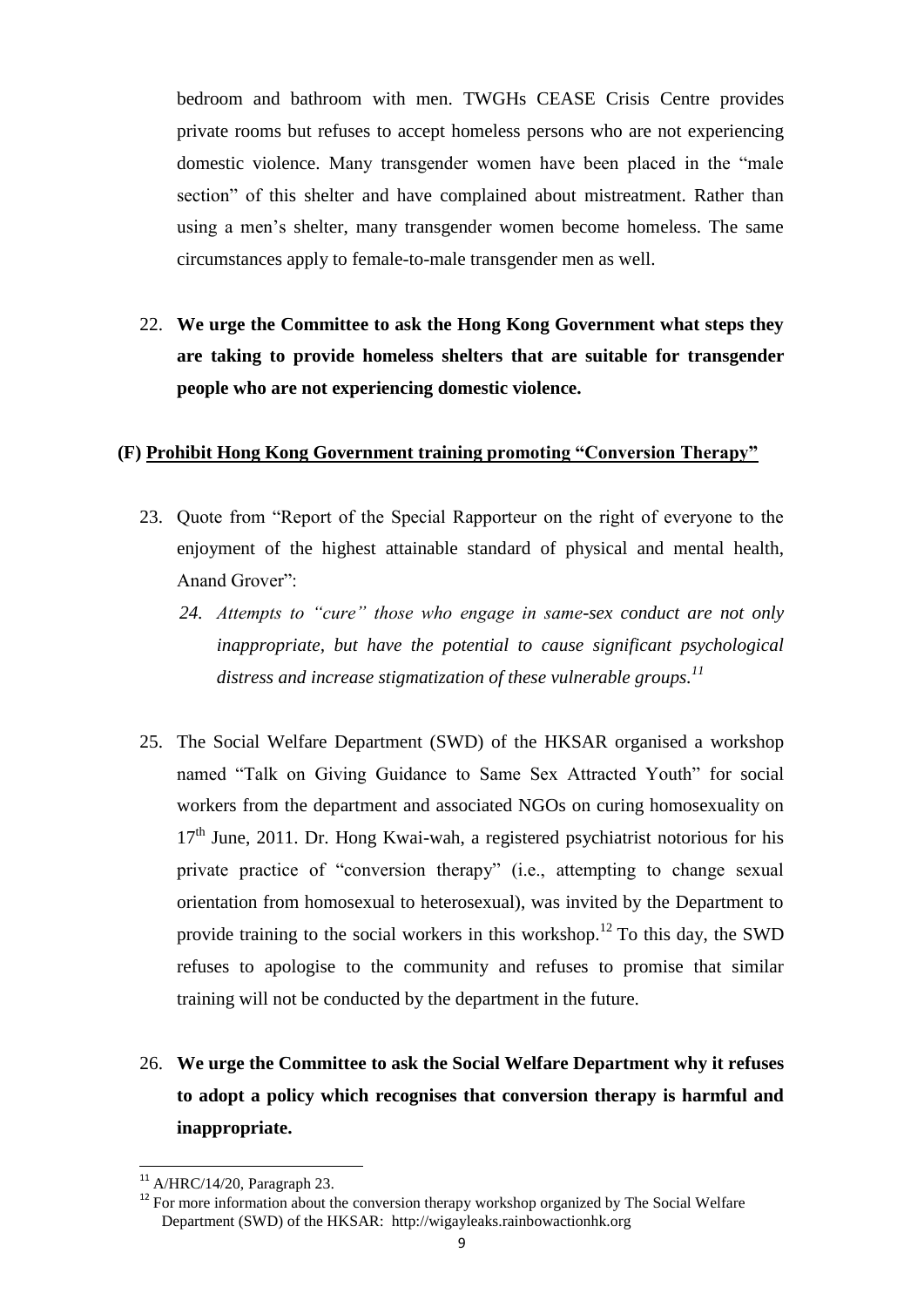### ARTICLE 10. EQUALITY IN EDUCATION

- **(G) Freedom from discrimination and bullying in school** (A/HRC/19/41, paragraph 58, 59)
	- 27. Research conducted by WCHK in 2010 showed that 31% of participants faced discrimination in school based on their sexual orientation.<sup>13</sup> We have received several reports from students who experienced discrimination in their schools. Examples included: unfair punishment by teachers, teachers encouraging other students to isolate students of different sexual orientation, teachers abusing students with insulting terms (死基婆) (translate as "dead dyke" or "dead gay woman"). The situation is worse than just bullying by classmates since discrimination often starts with school officials and teachers in Hong Kong.
	- 28. Quote from United Nations document "Discriminatory laws" by Human Rights Council:
		- 29. *LGBT youth frequently experience violence and harassment, including bullying, in school from classmates and teachers. Confronting this kind of prejudice and intimidation requires concerted efforts from school and education authorities and integration of principles of non-discrimination and diversity in school curricula and discourse. The media also have a role to play by eliminating negative stereotyping of LGBT people, including in television programmes popular among young people.<sup>14</sup>*
	- 30. We urge the Government to introduce anti-discrimination legislation including protection in the area of education and to introduce a "Safe Schools" policy.
	- 31. **We urge the Committee to ask the Hong Kong Government what measures they are taking to ensure that students of all Sexual Orientations and Gender Expression are protected equally and are free from discrimination and bullying in school.**

**-**

<sup>&</sup>lt;sup>13</sup> Research result at: http://wchk.org/2012/tc/content.php?key=sodsurvey/survey-result.php

<sup>14</sup> A/HRC/19/41, Paragraph 58.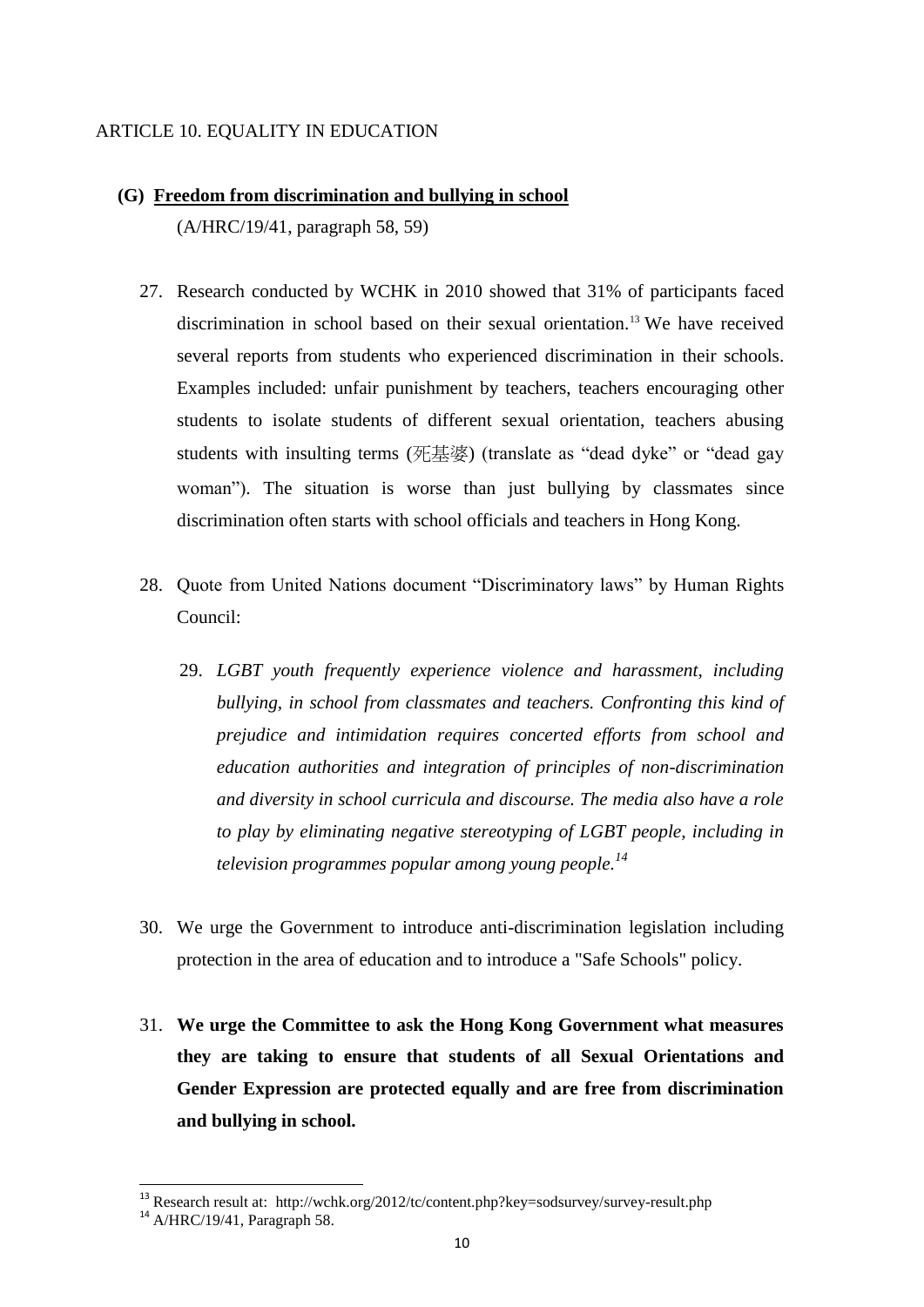### ARTICLE 12. EQUALITY IN ACCESS TO HEALTH FACILITIES

### **(H) Equal access and treatment in public health care services**

(A/HRC/19/41, paragraph 17; E/C.12/2000/4 paragraph 11, 12 & 18)

- 32. A study conducted by WCHK among local lesbians and bisexual women found that only 2.2% of respondents knew that lesbians have a higher risk of developing breast cancer and only 13.8% reported ever having had cervical cancer screening.<sup>15</sup> The low level of health care awareness among these women may be related to the low level of awareness and sensitivity regarding sexual orientation in the local public health care service. The HK Government lists "Woman Health" under "Family Health Service"<sup>16</sup> and lesbians are excluded from health promotions. There is at least one recorded case where a woman was refused cervical cancer screening service because she is a lesbian. The Government does not have any promotion for breast cancer prevention targeting lesbians and bisexual women.
- 33. **We urge the Committee to ask the Hong Kong Government how it will ensure equal access and treatment in public health care services for people of different sexual orientations, and increase awareness within the public health care services of the specific health needs of women with different sexual orientations.**

# **(I) Access for transgender persons to receive sex-reassignment surgery** (A/HRC/19/41, paragraph 17; E/C.12/2000/4 paragraph 12 & 18)

34. From the 1980s until 2005, the Hong Kong Hospital Authority operated a Sex Clinic specifically for transgender people which offered comprehensive, integrated services including psychiatric evaluation, sex-reassignment surgery and legal support. Since the closure of the clinic in 2005, transgender people and people with Gender Identity Disorder have had to go to general psychiatric clinics for consultation. There have been reports that practitioners at these clinics have told patients that they do not know how to do assessment for sexreassignment surgery. The Hospital Authority has said that it plans to reopen the specialised Sex Clinic, a promise yet to be honoured.

1

<sup>&</sup>lt;sup>15</sup> A cross-sectional Knowledge/Attitude/Practice study on health seeking behavior among lesbians/bisexuals in Hong Kong

<sup>&</sup>lt;sup>16</sup> Family Health Service, Department of Health http://www.fhs.gov.hk/english/main\_ser/woman\_health/woman\_health.html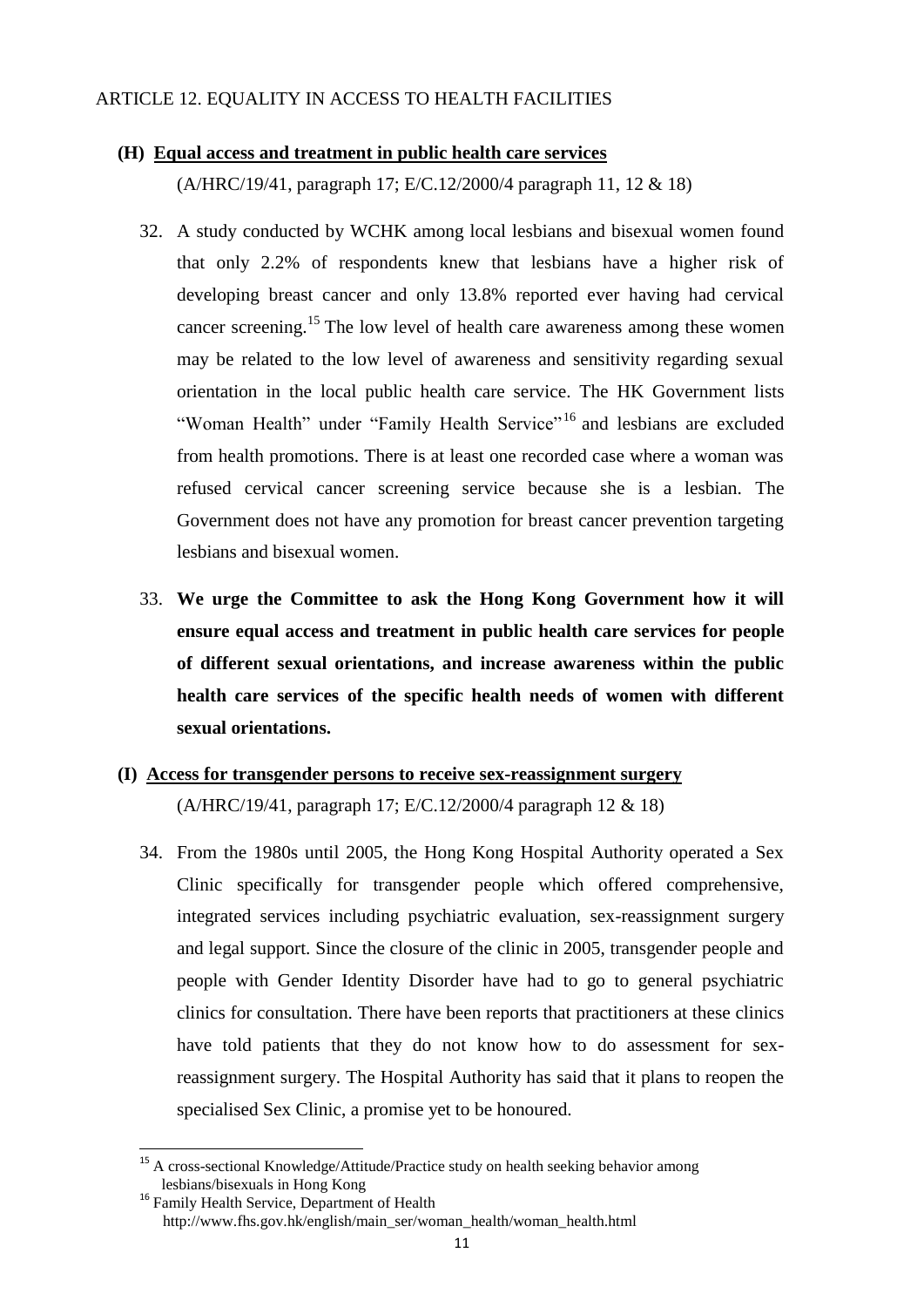- 35. Currently there is only one surgeon who performs sex-reassignment surgery (SRS) in Hong Kong and there is no training in SRS available to other doctors. There is great concern among members of the transgender community that when this surgeon retires that there will be no one able to perform SRS in Hong Kong. We have asked the Hospital Authority if they have any plan regarding the continuity of SRS in Hong Kong but have received no response.
- 36. **We urge the Committee to ask the Hong Kong Government what concrete steps they are taking to ensure the continued availability of sexreassignment surgery (SRS) in Hong Kong and to reopen the specialised Sex Clinic.**

# **(J) Mandatory sterilization surgeries for transgender persons to change legal documents**

(A/HRC/19/41, paragraph 71-73)

37. Transgender persons who identify as and desire to be recognised as another sex are forced to undergo unnecessary surgery. They are unable to change their recorded sex on government-issued identity documents, unless they undergo highly invasive, genital and sterilization surgeries.<sup>17</sup> Such preconditions are particularly harsh for female-to-male transgender persons, who would have to undergo surgery for penis construction for legal recognition. Without such recognition, transgender persons encounter numerous difficulties in their daily lives and are especially vulnerable to discrimination and harassment, for example, when employment, travelling abroad<sup>18</sup> or when being detained or imprisoned. Furthermore, transgender persons cannot apply for a new birth certificate with their new gender.

<sup>&</sup>lt;sup>17</sup> Website of the Immigration Department, Retrieved from http://www.gov.hk/en/residents/immigration/idcard/hkic/faq\_hkic.htm Q.22 (i) for sex change from female to male: removal of the uterus and ovaries; and construction of some form of penis; (ii) for sex change from male to female: removal of the penis and testes; and construction of the vagina.

 $18$  A/HRC/19/41, Paragraph 71.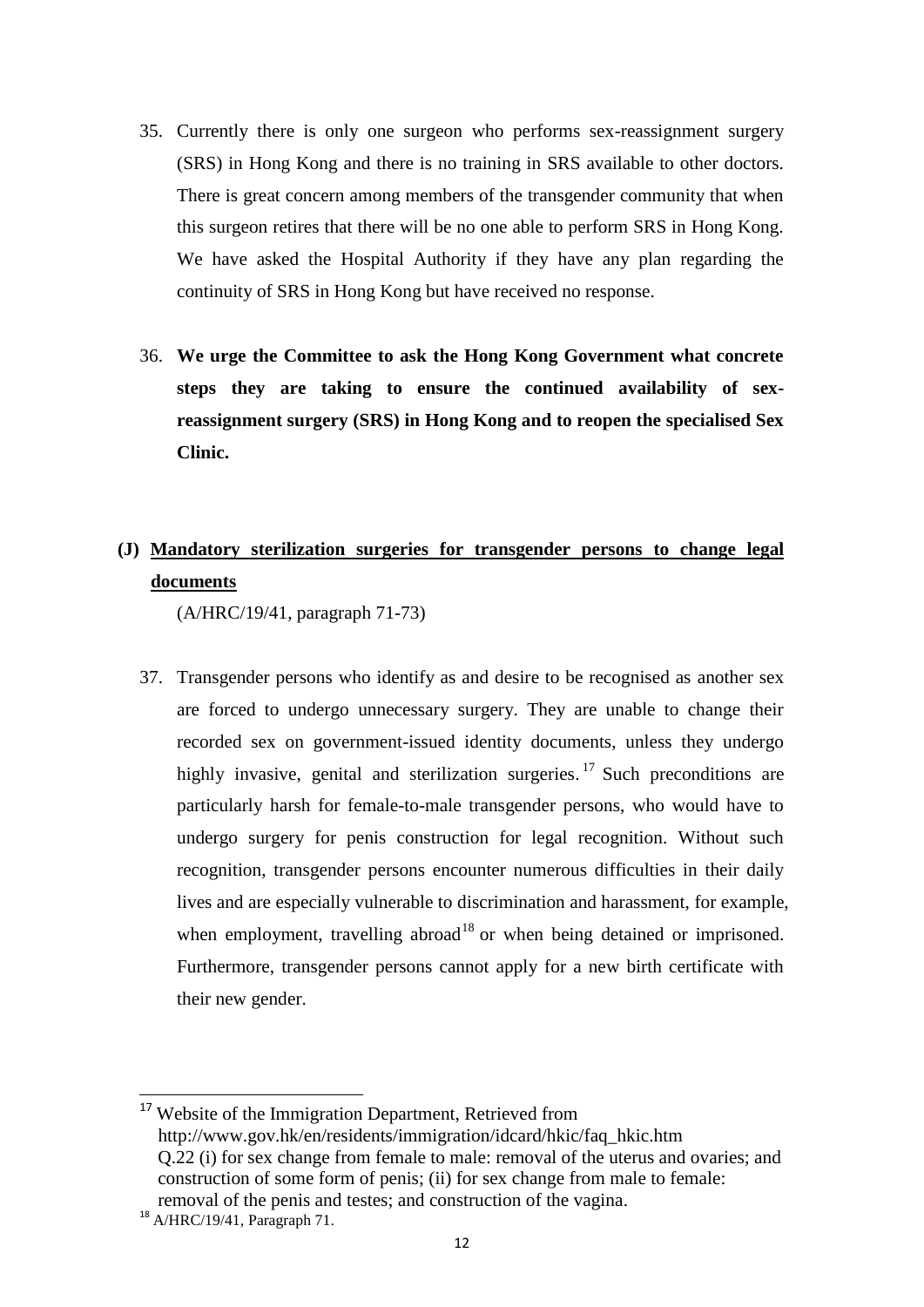- 38. Quote from United Nations document "Gender recognition and related issues" by Human Rights Council: *<sup>19</sup>*
	- *39. Regulations in countries that recognize changes in gender often require, implicitly or explicitly, that applicants undergo sterilization surgery as a condition of recognition. Some States also require that those seeking legal recognition of a change in gender be unmarried, implying mandatory divorce in cases where the individual is married.*
	- *40. The Human Rights Committee has expressed concern regarding lack of arrangements for granting legal recognition of transgender people's identities. It has urged States to recognize the right of transgender persons to change their gender by permitting the issuance of new birth certificates and has noted with approval legislation facilitating legal recognition of a change of gender.*
- 41. **We urge the Government to enact gender recognition legislation that is comprehensive (extending beyond the right to marriage) and inclusive (removing prerequisites involving medical procedures) in recognising the preferred gender of transgender persons who identify as and desire to be accepted as another sex.**

1

<sup>&</sup>lt;sup>19</sup> A/HRC/19/41, Paragraph 72 & 73.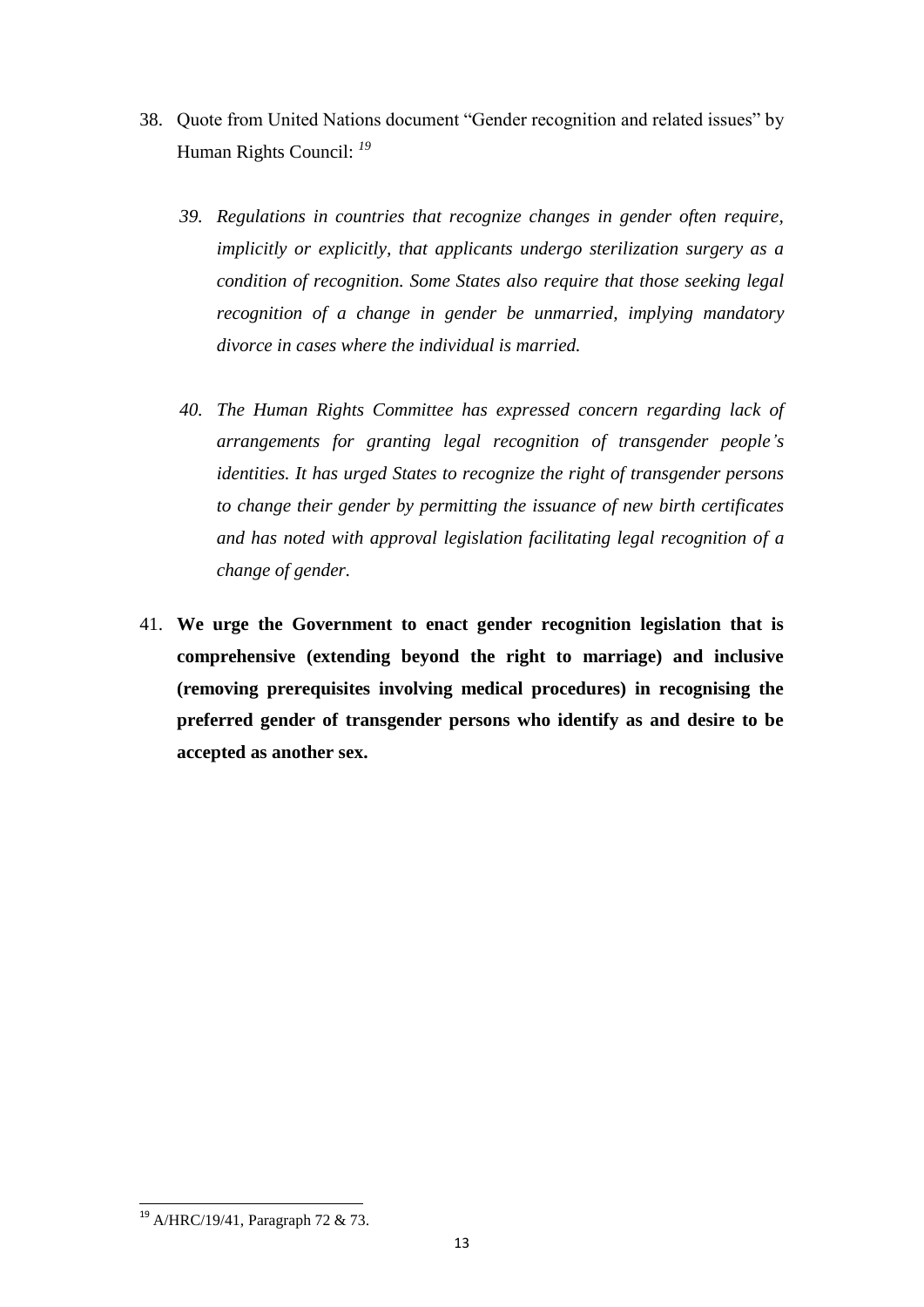#### ARTICLE 15. EQUALITY IN LEGAL AND CIVIL MATTERS

- **(K) Cruel, inhuman or degrading treatment of transgender people in detention** (A/HRC/19/41 paragraphs 11, 12 & 34)
	- 42. **The Hong Kong Government does not have any policy or measures for preventing degrading treatment and torture of transgender people by enforcement officers when they are detained or incarcerated.**
	- 43. Cases of transgender detainees being tortured have been reported since 2009. Some detainees were housed in a psychiatric centre since they were identified as "gender variants", while male-to-female transgender detainees were inflicted with degrading treatment. Incarcerated as males they were forced to have their hair cut short to appear as male detainees, they were refused access to hormone replacement treatments (which can cause depression and suicidality) and to female underwear although they already had breast implant surgery. This treatment is humiliating and degrading to transgender detainees and a major violation of their Human Rights.
	- 44. The HK government claims that they inform transgender detainees about applying to arrange to keep their long hair when entering the institutions but they had not received any cases asking for these arrangements. Since at least 4 transgender detainees have had their hair cut upon entering the institutions without the opportunity to apply to keep their hair long, we have a strong suspicion that the Government is failing to inform transgender detainees before their hair is cut and is not conducting itself behind closed doors as it professes to do. It therefore fails to uphold the Covenant to treat transgender people with the humanity, respect and dignity, deserving of all people.
	- 45. On 16<sup>th</sup> September 2013, a Colombian male-to-female transgender woman was passing through Hong Kong immigration. Immigration officers placed her in the detention room, laughing at her and treating her as a criminal. The transgender person"s request for being searched by a medical doctor was rejected, and without consent and with the transgender person objecting, a male officer who was not a medical doctor, sexually assaulted her by squeezing her breasts and touching her penis.